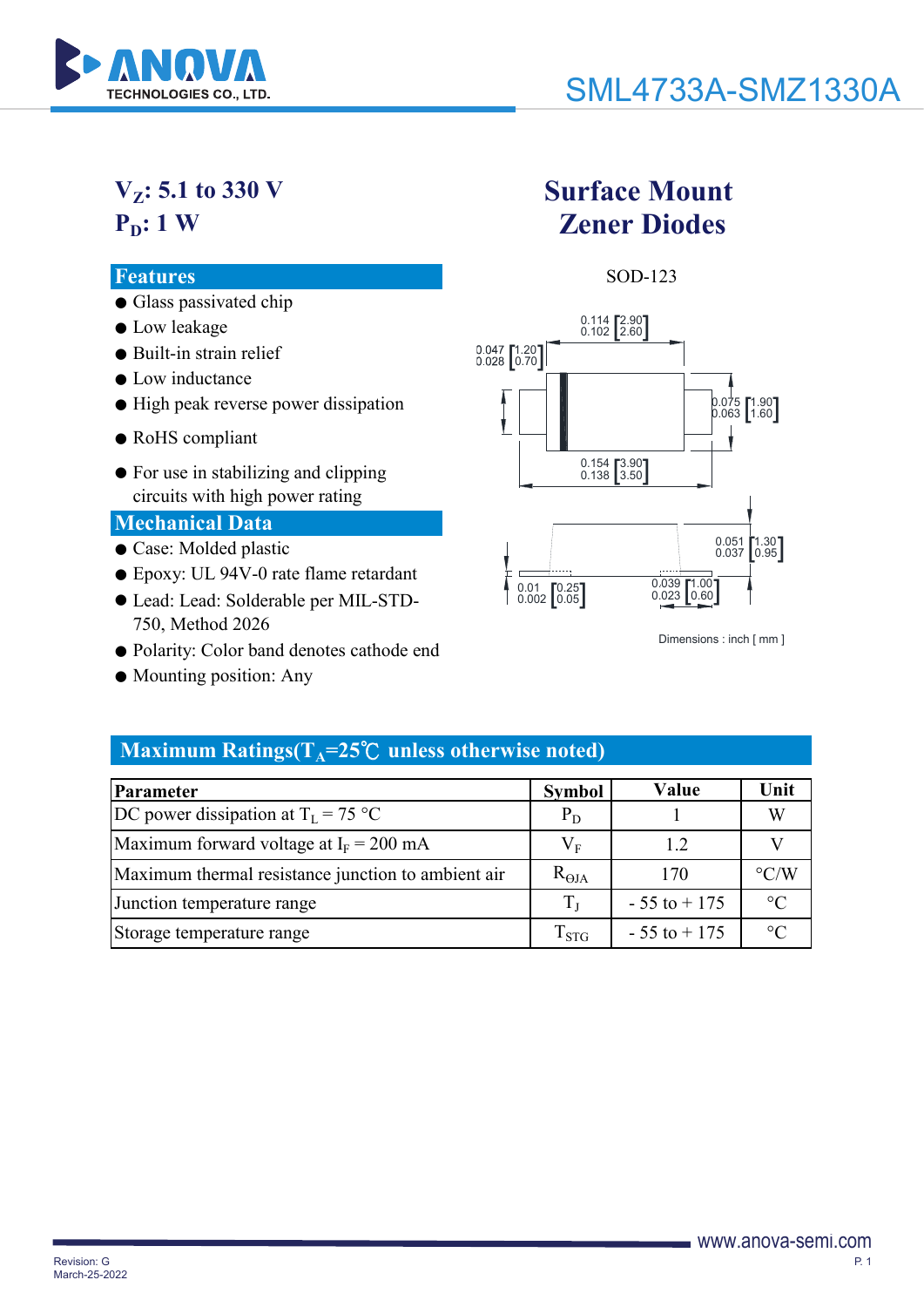

## **Ratings and Characteristics Curves (T<sub>A</sub>=25<sup>°</sup>C unless otherwise noted)**



Fig. 1 - Power Temperature Derating Curve Fig. 2 - Temperature Coefficients v.s. Zener Voltage



Fig. 3 - Pulse Waveform